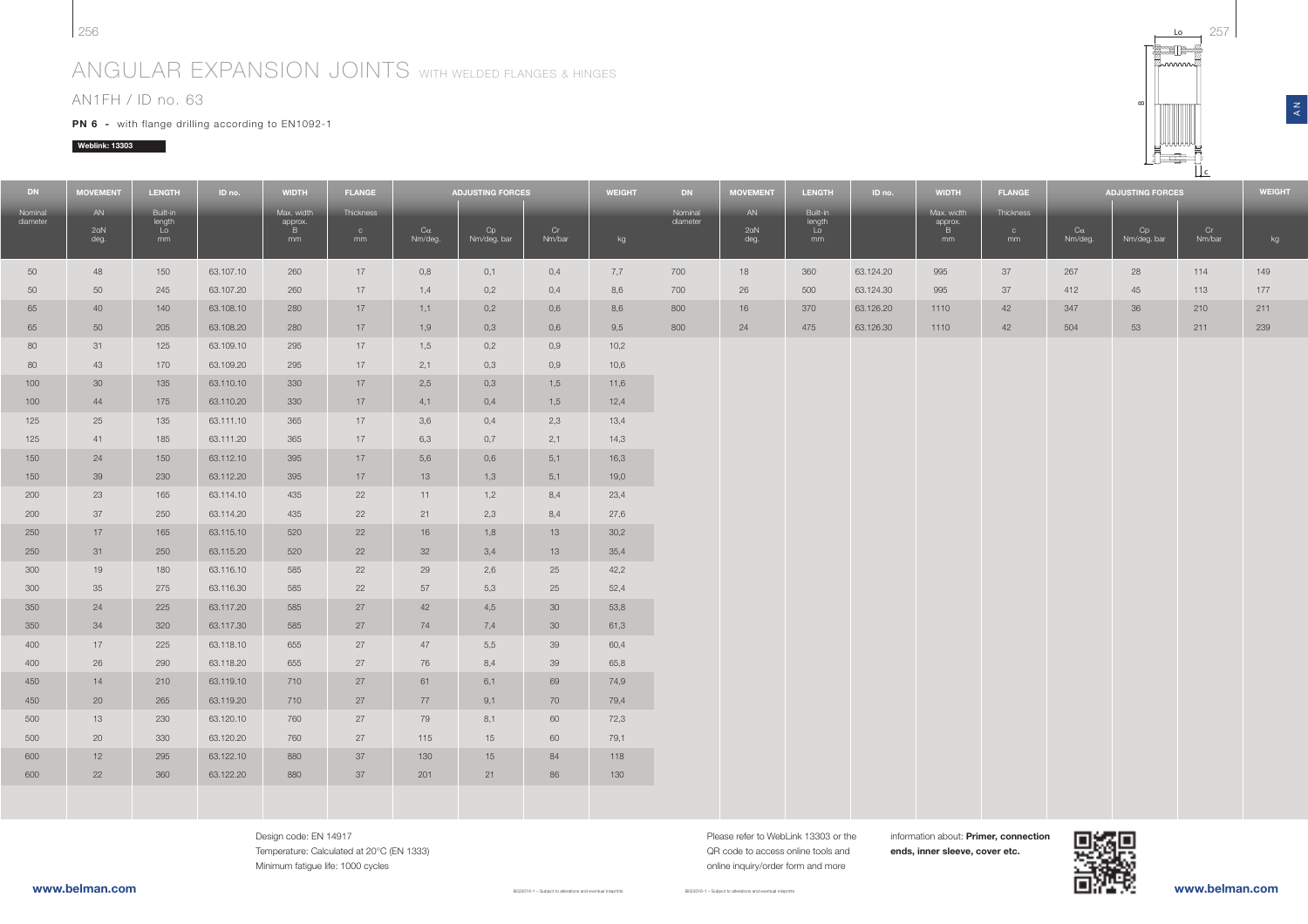# ANGULAR EXPANSION JOINTS WITH WELDED FLANGES & HINGES

## AN1FH / ID no. 63

**PN 10** - with flange drilling according to EN1092-1

### Weblink: 13303

258

| <b>DN</b>           | <b>MOVEMENT</b> | <b>LENGTH</b>            | ID no.    | <b>WIDTH</b>               | <b>FLANGE</b>             |                 | <b>ADJUSTING FORCES</b> |        | <b>WEIGHT</b> | <b>DN</b>           | <b>MOVEMENT</b> | <b>LENGTH</b>            | ID no. | <b>WIDTH</b>               | <b>FLANGE</b>             |         | <b>ADJUSTING FORCES</b>               |        | <b>WEIGHT</b> |
|---------------------|-----------------|--------------------------|-----------|----------------------------|---------------------------|-----------------|-------------------------|--------|---------------|---------------------|-----------------|--------------------------|--------|----------------------------|---------------------------|---------|---------------------------------------|--------|---------------|
| Nominal<br>diameter | AN<br>2aN       | Built-in<br>length<br>Lo |           | Max. width<br>approx.<br>B | Thickness<br>$\mathbf{C}$ | $C\alpha$       | Cp                      | Cr     |               | Nominal<br>diameter | AN<br>2aN       | Built-in<br>length<br>Lo |        | Max. width<br>approx.<br>B | Thickness<br>$\mathbf{C}$ | Ca      | Cp                                    | Cr     |               |
|                     | deg.            | mm                       |           | mm                         | mm                        | Nm/deg.         | Nm/deg. bar             | Nm/bar | kg            |                     | deg.            | mm                       |        | mm                         | mm                        | Nm/deg. | Nm/deg. bar                           | Nm/bar | kg            |
| 50                  | 38              | 140                      | 63.157.10 | 260                        | 22                        | $\mathbf{1}$    | 0,1                     | 0,4    | 10,7          |                     |                 |                          |        |                            |                           |         |                                       |        |               |
| 50                  | 50              | 205                      | 63.157.20 | 260                        | 22                        | 1,8             | 0,2                     | 0,4    | 11,5          |                     |                 |                          |        |                            |                           |         |                                       |        |               |
| 65                  | 31              | 140                      | 63.158.10 | 280                        | 22                        | 1,7             | 0,2                     | 0,6    | 11,9          |                     |                 |                          |        |                            |                           |         |                                       |        |               |
| 65                  | 49              | 205                      | 63.158.20 | 280                        | 22                        | 3               | 0,2                     | 0,6    | 12,7          |                     |                 |                          |        |                            |                           |         |                                       |        |               |
| 80                  | 26              | 135                      | 63.159.10 | 295                        | 22                        | 2,5             | 0,2                     | 0,9    | 13,1          |                     |                 |                          |        |                            |                           |         |                                       |        |               |
| 80                  | 50              | 215                      | 63.159.20 | 295                        | 22                        | 6,4             | 0,4                     | 0,9    | 14,6          |                     |                 |                          |        |                            |                           |         |                                       |        |               |
| 100                 | 28              | 140                      | 63.160.10 | 330                        | 22                        | 5,5             | 0,3                     | 1,5    | 15,1          |                     |                 |                          |        |                            |                           |         |                                       |        |               |
| 100                 | 35              | 175                      | 63.160.20 | 330                        | 22                        | 6,6             | 0,4                     | 1,5    | 15,8          |                     |                 |                          |        |                            |                           |         | This page is intentionally left blank |        |               |
| 125                 | 30              | 175                      | 63.161.20 | 365                        | 22                        | 9,6             | 0,6                     | 2,1    | 18,3          |                     |                 |                          |        |                            |                           |         |                                       |        |               |
| 125                 | 42              | 255                      | 63.161.30 | 365                        | 22                        | 18              | 1                       | 2,1    | 20,8          |                     |                 |                          |        |                            |                           |         |                                       |        |               |
| 150                 | 19              | 140                      | 63.162.10 | 395                        | 22                        | 12              | 0,5                     | 5,1    | 22,1          |                     |                 |                          |        |                            |                           |         |                                       |        |               |
| 150                 | 33              | 220                      | 63.162.20 | 395                        | 22                        | 19              | 1,2                     | 5,1    | 24,4          |                     |                 |                          |        |                            |                           |         |                                       |        |               |
| 200                 | 27              | 205                      | 63.164.20 | 435                        | 22                        | 30 <sup>°</sup> | 1,7                     | 8,4    | 28,6          |                     |                 |                          |        |                            |                           |         |                                       |        |               |
| 200                 | 38              | 275                      | 63.164.30 | 435                        | 22                        | 50              | 2,5                     | 8,2    | 33,1          |                     |                 |                          |        |                            |                           |         |                                       |        |               |
| 250                 | 23              | 215                      | 63.165.20 | 520                        | 27                        | 45              | 2,5                     | 13     | 42,4          |                     |                 |                          |        |                            |                           |         |                                       |        |               |
| 250                 | 33              | 300                      | 63.165.30 | 520                        | 27                        | 78              | 4                       | 13     | 50,3          |                     |                 |                          |        |                            |                           |         |                                       |        |               |
| 300                 | 14              | 165                      | 63.166.10 | 585                        | 27                        | 51              | 2,1                     | 25     | 51,7          |                     |                 |                          |        |                            |                           |         |                                       |        |               |
| 300                 | 26              | 255                      | 63.166.20 | 585                        | 27                        | 85              | 4,5                     | 25     | 58,5          |                     |                 |                          |        |                            |                           |         |                                       |        |               |
| 350                 | 23              | 220                      | 63.167.20 | 600                        | 27                        | 93              | 4,3                     | 30     | 61,3          |                     |                 |                          |        |                            |                           |         |                                       |        |               |
| 350                 | 29              | 300                      | 63.167.30 | 600                        | 27                        | 131             | 6,7                     | 29     | 69,0          |                     |                 |                          |        |                            |                           |         |                                       |        |               |
| 400                 | 13              | 190                      | 63.168.10 | 690                        | 32                        | 107             | 3,5                     | 39     | 83,7          |                     |                 |                          |        |                            |                           |         |                                       |        |               |
| 400                 | 29              | 375                      | 63.168.30 | 690                        | 32                        | 216             | 12                      | 38     | 106           |                     |                 |                          |        |                            |                           |         |                                       |        |               |
| 450                 | 16              | 240                      | 63.169.10 | 740                        | 37                        | 149             | 6,5                     | 69     | 113           |                     |                 |                          |        |                            |                           |         |                                       |        |               |
| 450                 | 23              | 305                      | 63.169.20 | 740                        | 37                        | 201             | 9,9                     | 69     | 124           |                     |                 |                          |        |                            |                           |         |                                       |        |               |
| 500                 | 20              | 290                      | 63.170.20 | 805                        | 37                        | 241             | 11                      | 60     | 127           |                     |                 |                          |        |                            |                           |         |                                       |        |               |
| 500                 | 26              | 410                      | 63.170.30 | 805                        | 37                        | 345             | 19                      | 60     | 143           |                     |                 |                          |        |                            |                           |         |                                       |        |               |
| 600                 | 8               | 250                      | 63.172.10 | 945                        | 43                        | 261             | 8,9                     | 119    | 177           |                     |                 |                          |        |                            |                           |         |                                       |        |               |
| 600                 | 19              | 350                      | 63.172.20 | 945                        | 43                        | 375             | 18                      | 120    | 193           |                     |                 |                          |        |                            |                           |         |                                       |        |               |
|                     |                 |                          |           |                            |                           |                 |                         |        |               |                     |                 |                          |        |                            |                           |         |                                       |        |               |
|                     |                 |                          |           |                            |                           |                 |                         |        |               |                     |                 |                          |        |                            |                           |         |                                       |        |               |

B022016-1 - Subject to alterations and eventual mis

8

Design code: EN 14917 Temperature: Calculated at 20°C (EN 1333) Minimum fatigue life: 1000 cycles

B022016-1 – Subject to alterations and eventual misprints

information about: Primer, connection ends, inner sleeve, cover etc.



 $\overline{a}$ 

c

 $\approx$ 

 $\frac{z}{4}$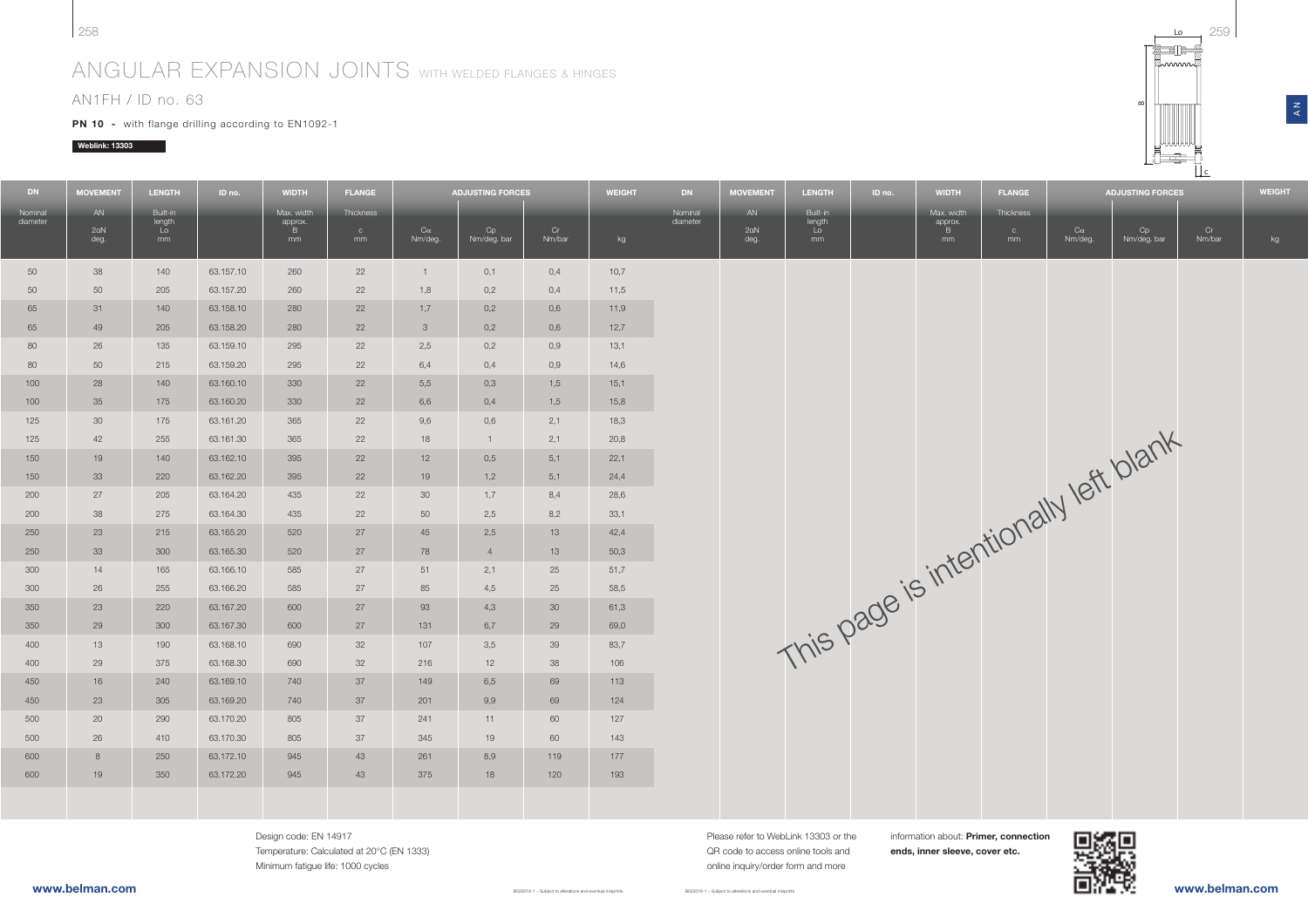# ANGULAR EXPANSION JOINTS WITH WELDED FLANGES & HINGES

### AN1FH / ID no. 63

**PN 16** - with flange drilling according to EN1092-1

### Weblink: 13303

| <b>DN</b>           | <b>MOVEMENT</b>   | <b>LENGTH</b>                  | ID no.    | <b>WIDTH</b>                     | <b>FLANGE</b>                   |                      | <b>ADJUSTING FORCES</b> |                | <b>WEIGHT</b> | <b>DN</b>           | <b>MOVEMENT</b>   | <b>LENGTH</b>                  | ID no. | <b>WIDTH</b>                     | <b>FLANGE</b>                   |                      | <b>ADJUSTING FORCES</b>               |              | <b>WEIGHT</b> |
|---------------------|-------------------|--------------------------------|-----------|----------------------------------|---------------------------------|----------------------|-------------------------|----------------|---------------|---------------------|-------------------|--------------------------------|--------|----------------------------------|---------------------------------|----------------------|---------------------------------------|--------------|---------------|
| Nominal<br>diameter | AN<br>2aN<br>deg. | Built-in<br>length<br>Lo<br>mm |           | Max. width<br>approx.<br>B<br>mm | Thickness<br>$^{\circ}$ c<br>mm | $C\alpha$<br>Nm/deg. | Cp<br>Nm/deg. bar       | Cr<br>Nm/bar   | kg            | Nominal<br>diameter | AN<br>2aN<br>deg. | Built-in<br>length<br>Lo<br>mm |        | Max. width<br>approx.<br>B<br>mm | Thickness<br>$\mathbf{C}$<br>mm | $C\alpha$<br>Nm/deg. | Cp<br>Nm/deg. bar                     | Cr<br>Nm/bar | kg            |
| 50                  | 34                | 140                            | 63.207.10 | 260                              | 22                              | 1,6                  | 0,1                     | 0,4            | 10,7          |                     |                   |                                |        |                                  |                                 |                      |                                       |              |               |
| 50                  | 50                | 215                            | 63.207.20 | 260                              | 22                              | 3,4                  | 0,2                     | 0,4            | 11,8          |                     |                   |                                |        |                                  |                                 |                      |                                       |              |               |
| 65                  | 27                | 140                            | 63.208.10 | 280                              | 22                              | 2,7                  | 0,2                     | 0.6            | 11.9          |                     |                   |                                |        |                                  |                                 |                      |                                       |              |               |
| 65                  | 50                | 215                            | 63.208.20 | 280                              | 22                              | 6,4                  | 0,3                     | 0,6            | 13,4          |                     |                   |                                |        |                                  |                                 |                      |                                       |              |               |
| 80                  | 23                | 135                            | 63.209.10 | 295                              | 22                              | 3,8                  | 0,2                     | 0.9            | 13,1          |                     |                   |                                |        |                                  |                                 |                      |                                       |              |               |
| 80                  | 46                | 215                            | 63.209.20 | 295                              | 22                              | 10                   | 0,4                     | 0.9            | 14,6          |                     |                   |                                |        |                                  |                                 |                      |                                       |              |               |
| 100                 | 24                | 140                            | 63.210.10 | 330                              | 22                              | 8,6                  | 0,3                     | 1,5            | 15,1          |                     |                   |                                |        |                                  |                                 |                      |                                       |              |               |
| 100                 | 37                | 190                            | 63.210.20 | 330                              | 22                              | 16                   | 0,5                     | 1,4            | 16,3          |                     |                   |                                |        |                                  |                                 |                      |                                       |              |               |
| 125                 | 26                | 165                            | 63.211.20 | 365                              | 22                              | 17                   | 0,6                     | 2,3            | 18,7          |                     |                   |                                |        |                                  |                                 |                      |                                       |              |               |
| 125                 | 32                | 200                            | 63.211.30 | 365                              | 22                              | 24                   | 0,7                     | 2,1            | 20,5          |                     |                   |                                |        |                                  |                                 |                      |                                       |              |               |
| 150                 | 23                | 175                            | 63.212.20 | 395                              | 22                              | 25                   | 0,8                     | 5,2            | 23,1          |                     |                   |                                |        |                                  |                                 |                      |                                       |              |               |
| 150                 | 35                | 240                            | 63.212.30 | 395                              | 22                              | 44                   | 1,3                     | 5 <sup>5</sup> | 26,6          |                     |                   |                                |        |                                  |                                 |                      |                                       |              |               |
| 200                 | 25                | 225                            | 63.214.20 | 435                              | 27                              | 58                   | 1,8                     | 8,4            | 34,4          |                     |                   |                                |        |                                  |                                 |                      |                                       |              |               |
| 200                 | 33                | 315                            | 63.214.30 | 435                              | 27                              | 93                   | 2,8                     | 8,1            | 41,4          |                     |                   |                                |        |                                  |                                 |                      |                                       |              |               |
| 250                 | 14                | 205                            | 63.215.10 | 560                              | 32                              | 62                   | 1,9                     | 18             | 58,4          |                     |                   |                                |        |                                  |                                 |                      |                                       |              |               |
| 250                 | 21                | 245                            | 63.215.20 | 560                              | 32                              | 88                   | 2,8                     | 18             | 62,9          |                     |                   |                                |        |                                  |                                 |                      |                                       |              |               |
| 300                 | 20                | 230                            | 63.216.20 | 585                              | 32                              | 138                  | 3,2                     | 25             | 68,5          |                     |                   |                                |        |                                  |                                 |                      |                                       |              |               |
| 300                 | 26                | 320                            | 63.216.30 | 585                              | 32                              | 199                  | 5,8                     | 25             | 80,7          |                     |                   |                                |        |                                  |                                 |                      |                                       |              |               |
| 350                 | 11                | 195                            | 63.217.10 | 655                              | 37                              | 125                  | 2,8                     | 29             | 91,0          |                     |                   |                                |        |                                  |                                 |                      |                                       |              |               |
| 350                 | 18                | 230                            | 63.217.20 | 655                              | 37                              | 165                  | 3,8                     | 30             | 95,9          |                     |                   |                                |        |                                  |                                 |                      |                                       |              |               |
|                     |                   |                                |           |                                  |                                 |                      |                         |                |               |                     |                   |                                |        |                                  |                                 |                      | This page is intentionally left blank |              |               |

B022016-1 – Subject to alterations and eventual misprints

Design code: EN 14917 Temperature: Calculated at 20°C (EN 1333) Minimum fatigue life: 1000 cycles

Please refer to WebLink 13303 or the QR code to access online tools andonline inquiry/order form and more

B022016-1 – Subject to alterations and eventual misprints

information about: Primer, connection ends, inner sleeve, cover etc.



 $\overline{A}$ 

 $\overline{L}$ 

c

 $\approx$